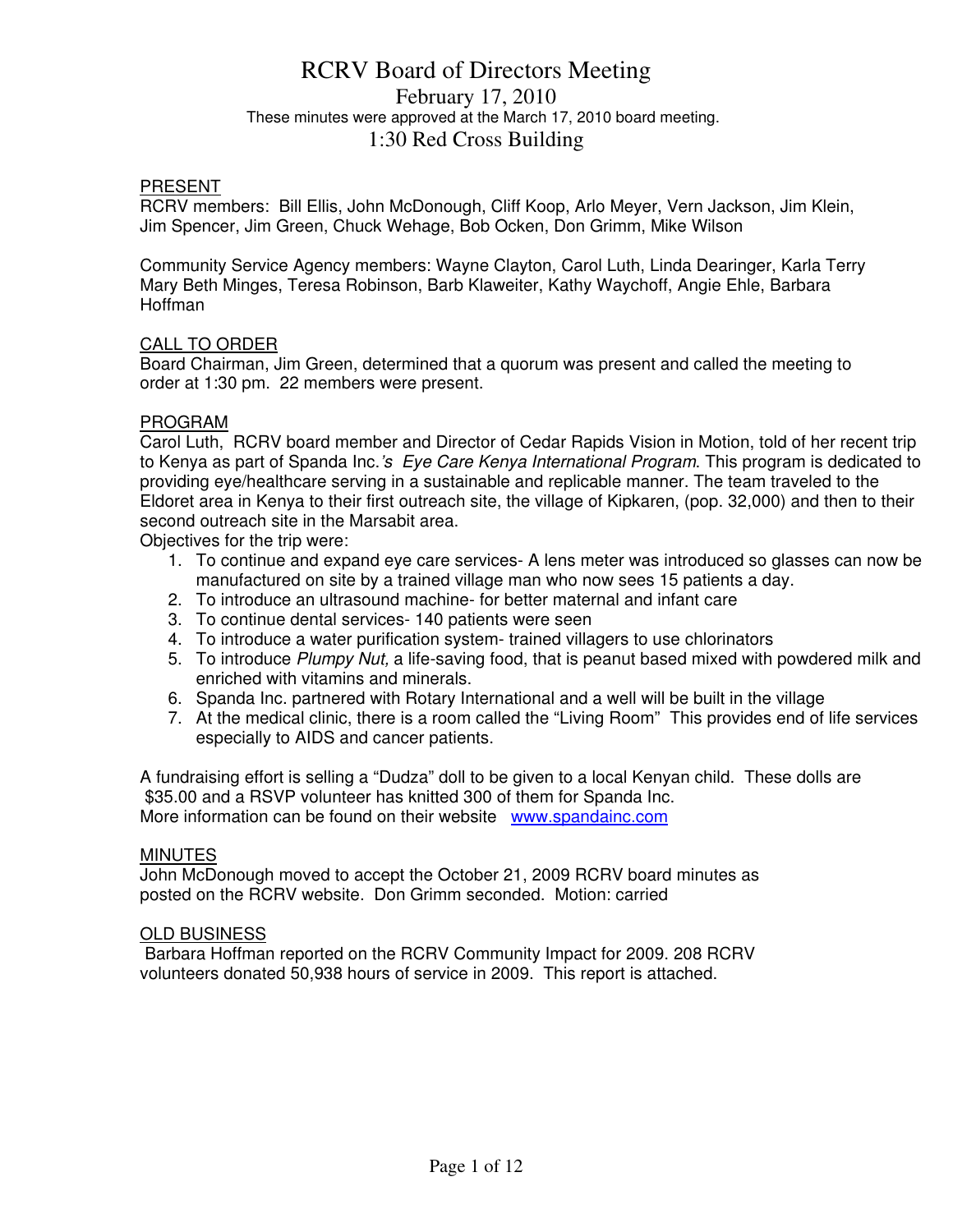# February 17, 2010

These minutes were approved at the March 17, 2010 board meeting.

#### NEW BUSINESS

Strategic Planning for 2010

What does the board want for this year? Discussion points:

#### **Goals**

- **Have a challenge: Encourage each member to bring in a new retiree.**
- Bring new members to a work project session. Make them feel part of a group.
- More members leads to more help with requested projects.

## **Recruitment**

- Attract new members through an updated website( use more pictures) and use more eye catching pictures in the newsletter
- **-** Reconnect with retirees after a year or two of retirement. They might be more interested in volunteering then.

#### **Services**

- **Requests seems to be dwindling for RCRV help**
- Are we as energized as we should be?

### PARTNER AGENCY REPORTS

### 1. **Linda Dearinger- Heritage Agency on Aging**

You can now electronically subscribe to the Involvement Magazine Online! Interested parties will receive e-mail notifications alerting them to the latest news updates on the Involvement Online. To be placed on the subscription list, please include your name, organization or affiliation (when applicable), telephone number, and the e-mail address in which you would like notifications to be sent. More than one e-mail can be listed for those that desire it. E-mail the requested information to kelli.sanders@kirkwood.edu with the subject line "Subscription to Involvement".

- Elder Abuse Conference- April 30 at KTOS in Marion
	- 8:150 4:30
	- TRIAD is one of the sponsors
- Hunger Among the Elderly-a Nutrition Forum May 21- Location TBA
- Important to be part of the 2010 census but don't be taken in by scammersnever give your social security number.

#### 2. **Carol Luth- Vision in Motion, Spanda, Inc.**

Report was given by Pat Buckley, newly hired fundraiser.

A TALENT-FEST will be held August  $8<sup>th</sup>$  to raise money for Spanda Inc.'s global and local projects. All those with a talent from the age of 12-92 can audition. Semi-finals and then the finals will be held on August  $8<sup>th</sup>$ . More details will follow.

#### **3. Wayne Clayton- Options of Linn County**

 RCRV has helped us install a touch screen for a cash register simulation project. RCRV is also repairing a sensory light.

## **4. Karla Terry- Linn-Mar School District Children's Theatre Performance at Linn-Mar**

The Linn-Mar High School Drama department and Children's Theatre of Cedar Rapids will present "Sleeping Beauty" on March 4, 5 and 6 at the Linn-Mar High School auditorium. The play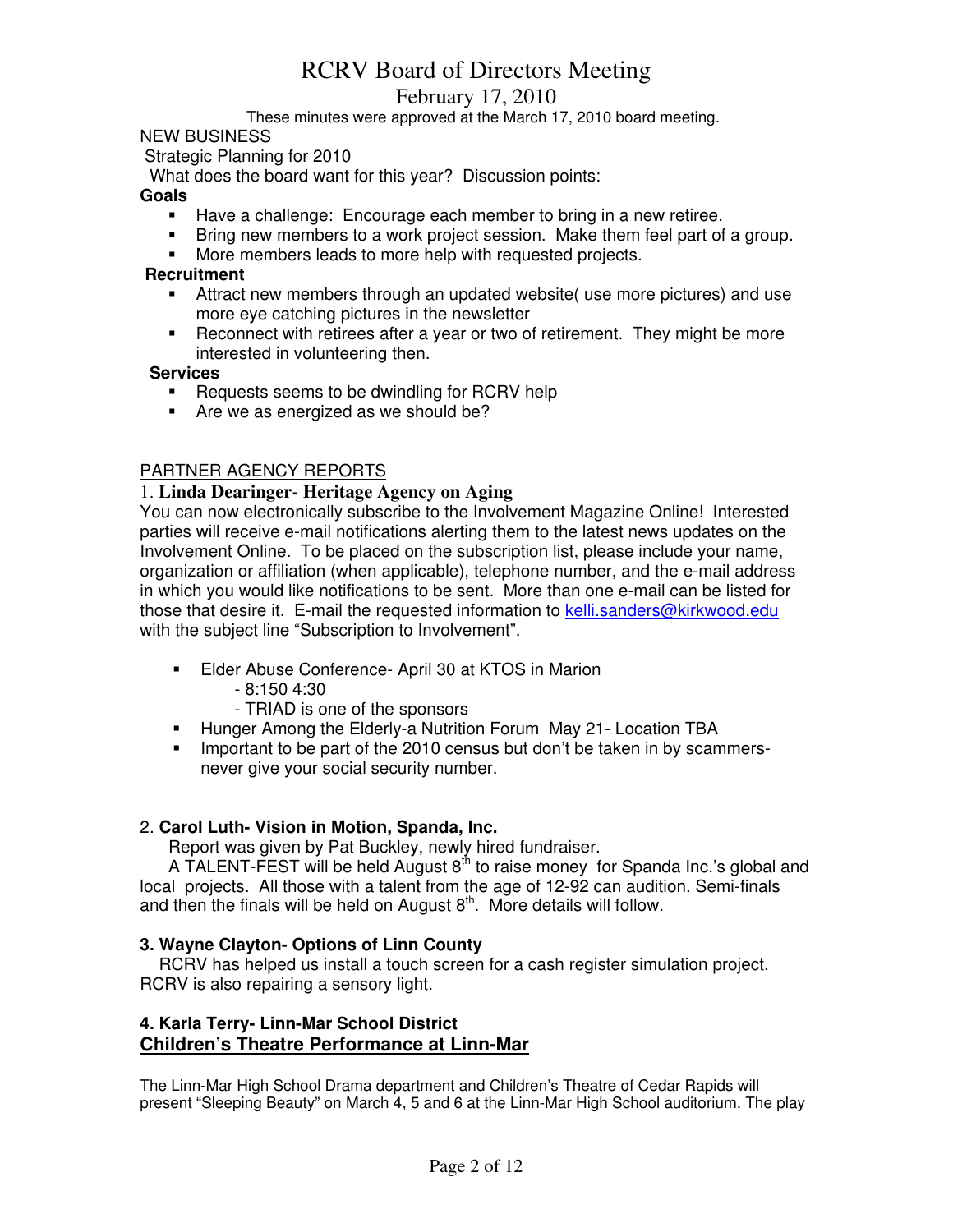# February 17, 2010

These minutes were approved at the March 17, 2010 board meeting. will be offered at 4:30 and 7 p.m. on Thursday and Friday, and at 2 and 4:30 p.m. on Saturday. Tickets are \$3 and are available at the door. Join us in welcoming Children's Theatre to Linn-Mar High School.

# **Community Performance of "Fiddler on the Roof" Offered at Linn-Mar** - A

community performance of the spring musical will be presented on Wednesday, April 28<sup>th</sup> at 4 p.m. Community performances are free to those 50 years and older. Door open 10 minutes before the performance. Please contact the Community Services office at 447-3110 if you plan on attending.

If you have any questions pertaining to events or volunteer opportunities contact Karla Terry, kterry@linnmar.k12.ia.us

# **Linn-Mar Robotics**

Here is a description of the types of mentoring help we could use:

Non-engineering / non-technical help

- We can use help from anybody who is responsible and has some time to dedicate!
- A volunteer with a pickup truck who would be willing to transport the robot around town a few times a year
- People to help organize students with small projects within robotics, such as getting a team poster organized, helping to plan a spring banquet, helping students contribute to travel logistics and planning
- Help organizing scouting efforts

#### Business / Project Management / Fundraising

- Help students organize fundraising in particular, I would love to have somebody help out with an effort to start us up with a program that involves doing energy audits to raise funds – we have the materials that explain how to do it, so it just needs some TLC and work to get the program off the ground (I will also be involved).
- Help students craft and refine an official business plan for Robotics
- Help students prepare to present the business plan to local businesses to propose sponsorship partnerships

Creative Help

- Help with making videos, helping students film videos, helping students get a script together for videos
- $\bullet$  Help with website layout  $+$  design

#### Computer Help

- We program the robots in LabView (our current software mentors do not specialize in LabView but are still very helpful)
- We program the website in php (our current mentor helps with that but probably wouldn't mind an extra hand or a backup)
- We use Autodesk Inventor to create a 3D model of the robot somebody with ANY 3D modeling experience could be a huge help to us here, since we do not have a dedicated mentor for 3D modeling.
- We use Autodesk 3Ds Max to create 3D animations. Somebody with ANY 3D animation experience could be a huge help in this area! Our mentor is very good but is time limited. (this also relates to the creative video production area)

Robot Design / Build

• We can use people who are reasonably handy with tools and projects at home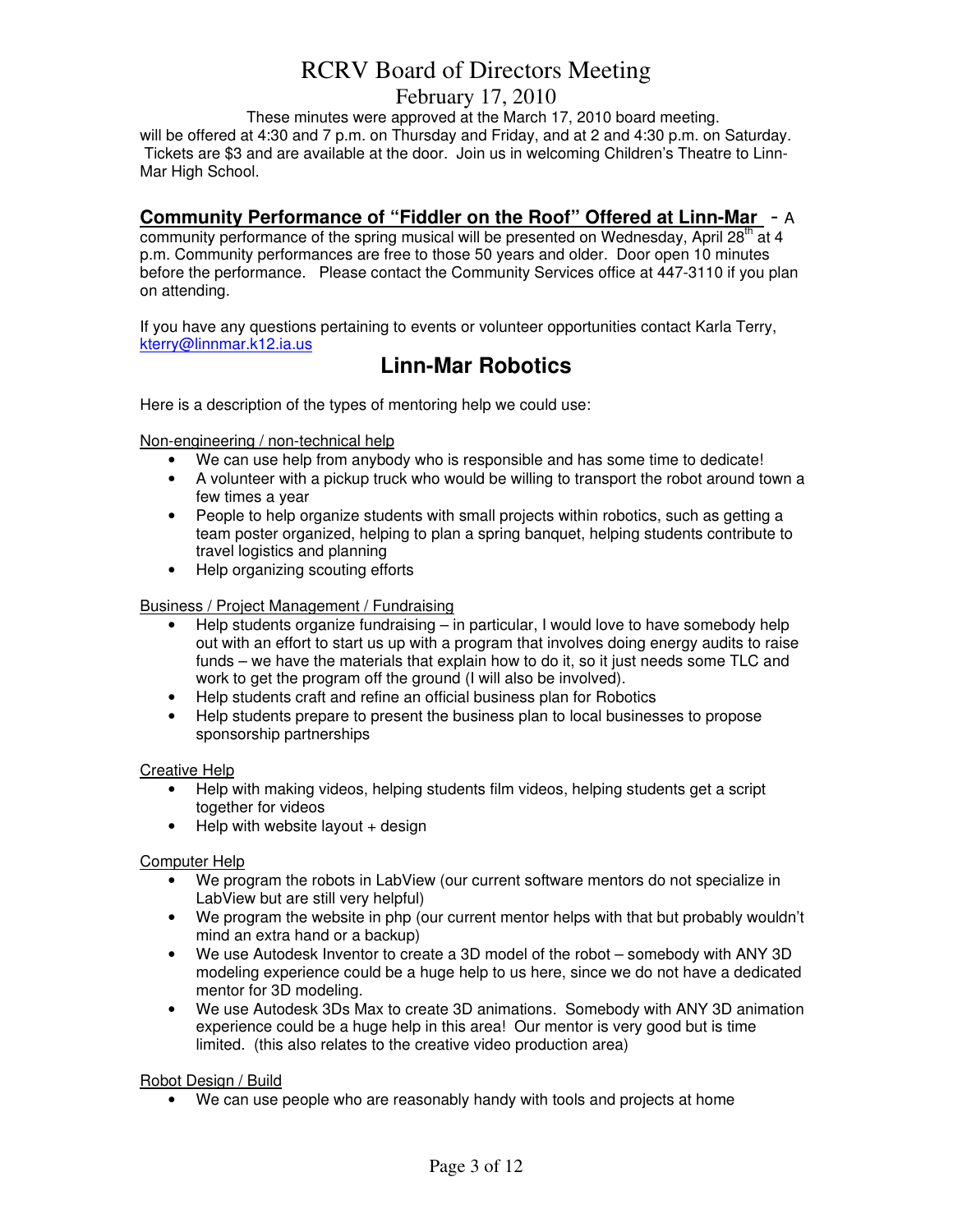# February 17, 2010

These minutes were approved at the March 17, 2010 board meeting.

- Help students think of ideas for accomplishing the game's goals
- Help students think of ways of connecting part A to part B
- Help students figure out what part they would need to order to build a certain robot system
- Help students wire the robot's control systems

Travel

- We go on two trips a year (in the past we have gone to St. Louis and Atlanta) in March and April.
- It is GREAT when mentors can go along on the trips to help us out with the competitions and help keep an eye on students. They go from approximately Wednesday to Saturday night or Sunday morning.

Dan Niemitalo Linn-Mar High School Science Teacher Robotics Mentor 319-730-1627 (school) 319-400-2730 (cell) dniemitalo@linnmar.k12.ia.

# **US FIRST Robotics at Linn-Mar High School**

Linn-Mar Robotics has competed for the past 8 seasons, and this has only been possible with the generous support of Rockwell Collins and volunteer hours from many Rockwell Collins mentors.

# **What do we do?**

- Interest students in science, mathematics, and technology by giving them hands-on experiences using them.
- Build students' character and résumés by teaching them real skills
- Design and build robots for competitions in March and April. Each year, the rules for a new robot game are released in January, and we have only six weeks to design and build the robot. At competitions, we are randomly assigned two alliance partners in each round and compete in several 3 vs 3 matches.
- We design and maintain a website to explain FIRST Robotics and tell about our team.
- We create a 3D model of the year's robot.
- We create 3D animations to help promote and explain FIRST Robotics.
- Compete for a variety of awards, including awards related to all of the above.

From the US FIRST Website:

**Vision** *"To transform our culture by creating a world where science and technology are celebrated and where young people dream of becoming science and technology heroes."* Dean Kamen, Founder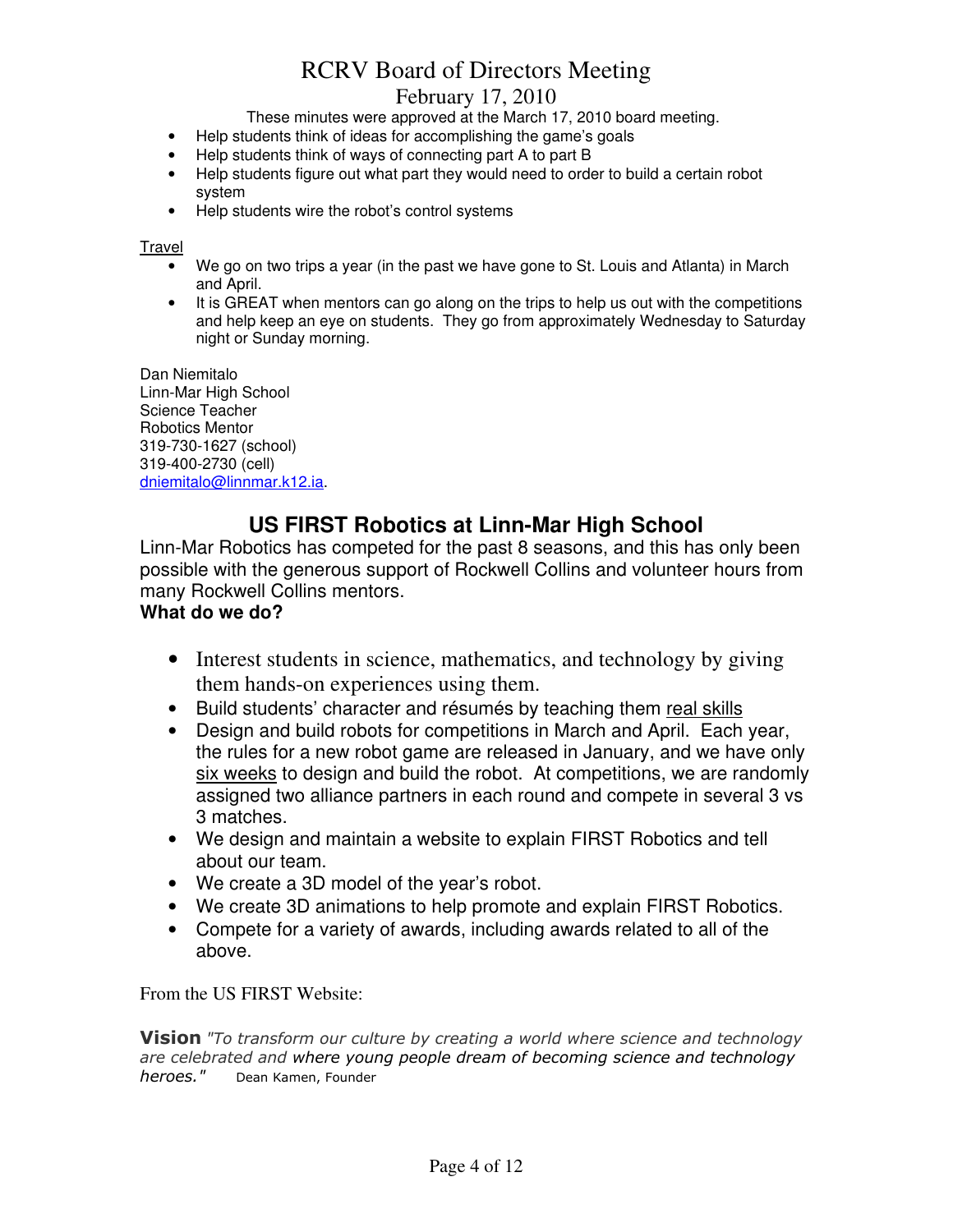February 17, 2010

These minutes were approved at the March 17, 2010 board meeting.

**5. Angie Ehle- WRAP** 

# **2009 WRAP Ramp Builds:**

## **35 Completed jobs by seven designers:**

27 Permanent Builds

2 Temporary Ramp Installations

3 Ramp Repairs

2 Railing & Other Repairs

1 Ramp Removal for materials reuse

Average designer hours per build: 8.04 hours Average total hours per build: 45.4 hours

Average start-to-finish time: 31.4 days with no funding delay 47.0 days including funding delays

**Total length of ramp built in 2009: 856.5 ft** (285.5 yds or .16 miles) This measure is roughly equivalent to the Statue of Liberty (plus her base and pedestal) perched atop the Washington Monument!

## **Client data:**

Gender: 16 Male, 19 Female Average age: 66 years old Oldest client: 91 years old Youngest clients: 4 years old \* Of this year's builds, five clients are now deceased.

# **Referral Information:**

12 referrals from ASI 6 referrals from RCRV/ RSVP/ Rockwell Others from HACAP, St Luke's Hospital, Mercy Hospital, Manor Care, Iowa Compass Website, our WRAP brochure, Menards, and word of mouth.

## **Funding:**

19 builds were private paid (9 coordinated through ASI) 10 builds were ASI funded Other funding sources include: Easter Seals, Kiwanis, use of WRAP warehouse materials, or materials acquired by client.

# **Customer Satisfaction Survey results:**

 $Q1$ : The response I received from WRAP was positive =  $4.89 / 5.00$  $Q2$ : I was treated professionally and with integrity = 4.98 / 5.00  $Q3$ : This ramp was build in a timely manner related to my needs =  $4.89 / 5.00$  $Q4$ : I feel safe on the ramp =  $4.85 / 5.00$ Q5: Is there anything that impedes your use of the ramp = overall No Q6: The Ramp has increased my quality of life  $=$  4.06 / 5.00  $Q7: I$  would recommend others to WRAP for their home access needs = 5.00 / 5.00

Q8: Do you know anyone who needs a ramp? overall No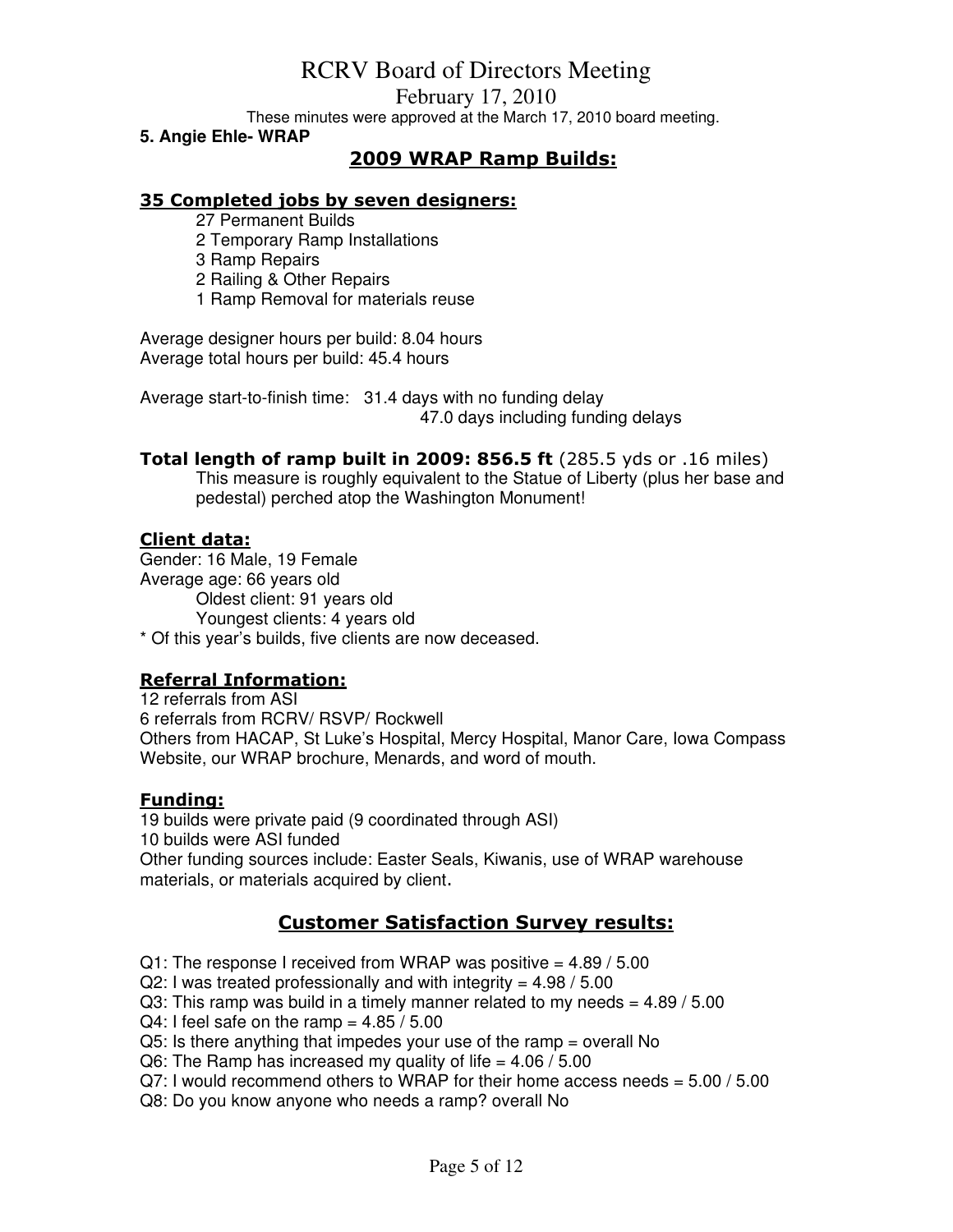# February 17, 2010

These minutes were approved at the March 17, 2010 board meeting. Q9: Do you have any recommendations for the WRAP program, process, or the

volunteers?

- Keep up the great work
- They were all great people
- Don't change, you are awesome
- The seemed to know what they were doing
- So wonderful
- Volunteers were good, friendly
- Enjoyed watching them build the ramp
- Quick turnaround, people are good
- Clients should be required to provide lunch for workers  $\odot$

Q10: what would you do differently in this process if you had to do it over again?

- Nothing, can't think of anything
- Would have done it sooner if known about WRAP
- Q11: Was the expense of this ramp cost effective or your needs? Yes
	- Wonderful deal, saves lots of money, BIG thank you!

Other Comments:

- They were punctual, professional and courteous.
- I am overwhelmed that they did this for me.
- Cannot say enough nice things, do not know what we would have done otherwise.
- Fantastic job in a one-day build
- Strong and quick
- That guy was awesome! (twice in this particular interview)
- Very pleased that designer listened to my needs, built ramp to alleviate fear of steps
- Can go up and down without being nervous
- I would be stuck in the house otherwise
- Builder listened to my needs, explained the design, didn't talk over my head
- Appreciate the help with coordination of project in this point in life

# **2009 WRAP Presentations:**

- 1. August 4, 2009 Muscular Dystrophy Association
- 2. August 13, 2009 Developmental Disabilities Services Coalition
- 3. October 9, 2009 Linn County Civitan Club
- 4. November 3, 2009 Marion Women's Club

# **6. Kathy Waychoff- College Community School District**

Invent lowa inventions on display at Westdale on February 18<sup>th</sup>.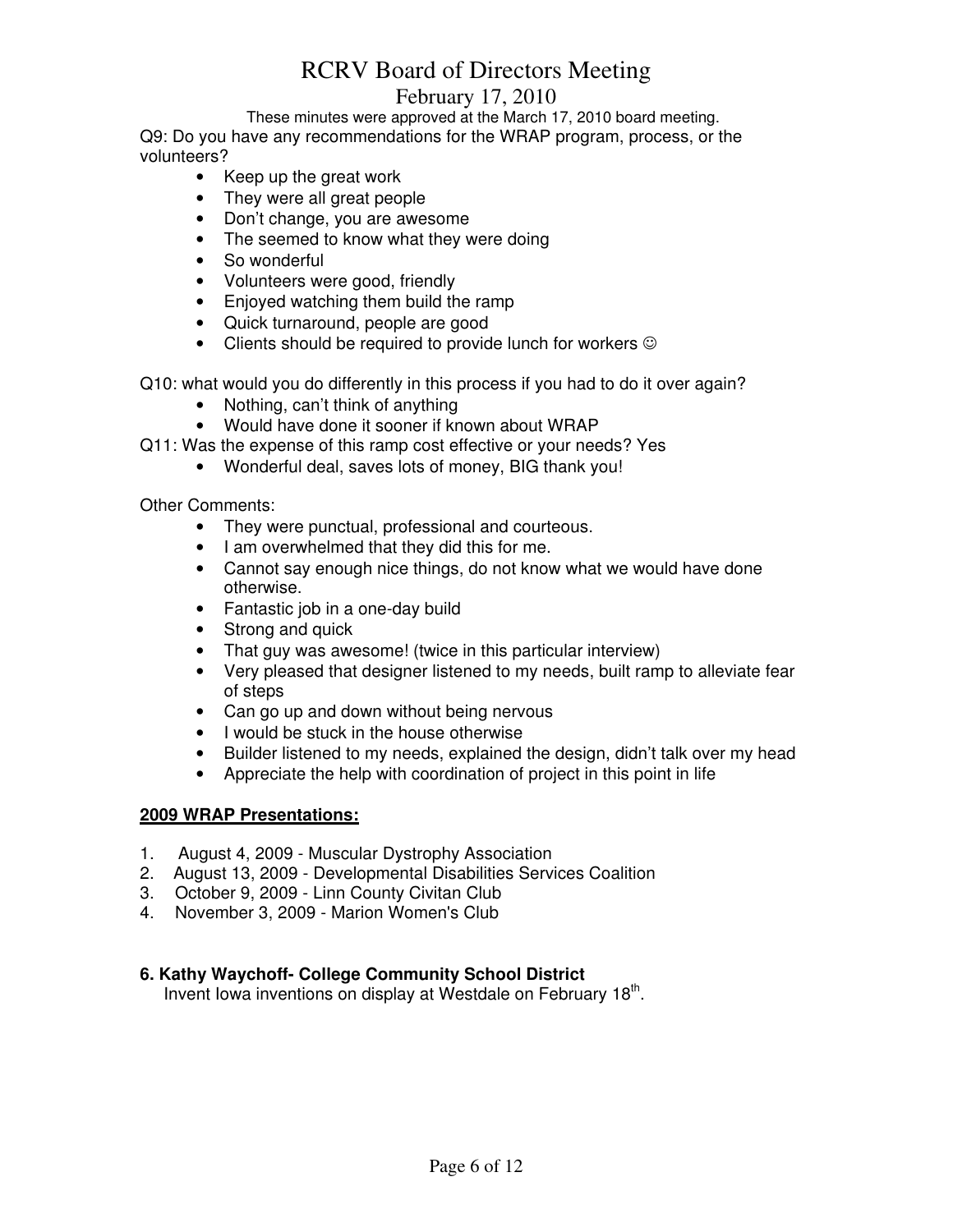# February 17, 2010

These minutes were approved at the March 17, 2010 board meeting.

### **7. Mary Beth Minges- Four Oaks Bridge**

- Four Oaks Lego League consisting of 5 boys and 2 girls went to the state championships
- **EXECT:** Creative Writing program started in November
- African history- oral history project also started in November
- Working on the submission of the Giocoletta grant for Science Technology

## **8. Teresa Robinson- Aging Services**

Aging Services Transportation program continues to be very busy.

### **9. Barb Klawiter- REACT**

- 25,000 computers have been donated in the last 10 years
- Collecting cell phones for Heritage
- Kay Nelson was featured in Engineering Week

### **10. Barbara Hoffman- RSVP**

 RSVP 2009 Volunteer Impact statement was given to board members. The summary is as follows:

- 504 active volunteers donated 89,656 hours
- Monetary impact (with 1 volunteer hour equal to \$19.25)- \$1,725,878
- **Impact based- measurable volunteer assignments- 336 volunteers 32,800** hours
- Non-impact based- not measurable- 251 volunteers 25,600 hours
- RCRV volunteers with a non RSVP partner agency- 130 volunteers 30,300 hours

Change in sponsorship

- St. Luke's has relinquished sponsorship of RSVP though will continue to support until a new sponsor is announced.
- Process of attaining a new sponsor through the Corporation of National and Community Service, RSVP's federal funder
	- o A list of possible sponsors sent to the state CNCS office
	- o A Notification of Funding Availability letter sent to these potential sponsors with a meeting date for applicants to find out about process and answer questions
	- $\circ$  Six to eight weeks later- application deadline
	- o Applications reviewed, letters written and applicants notified
	- $\circ$  Timetable 6 to 9 months

## ROCKWELL COLLINS REPORT- CINDY DIETZ

 Cindy was not able to attend the meeting but Jim Green officially requested the following:

- 1. To meet with Clay Jones to discuss the impact of RCRV
- 2. FY 2011 to increase the amount given in grants through RCRVpresently it is \$10,000, minimal increase to \$15,000.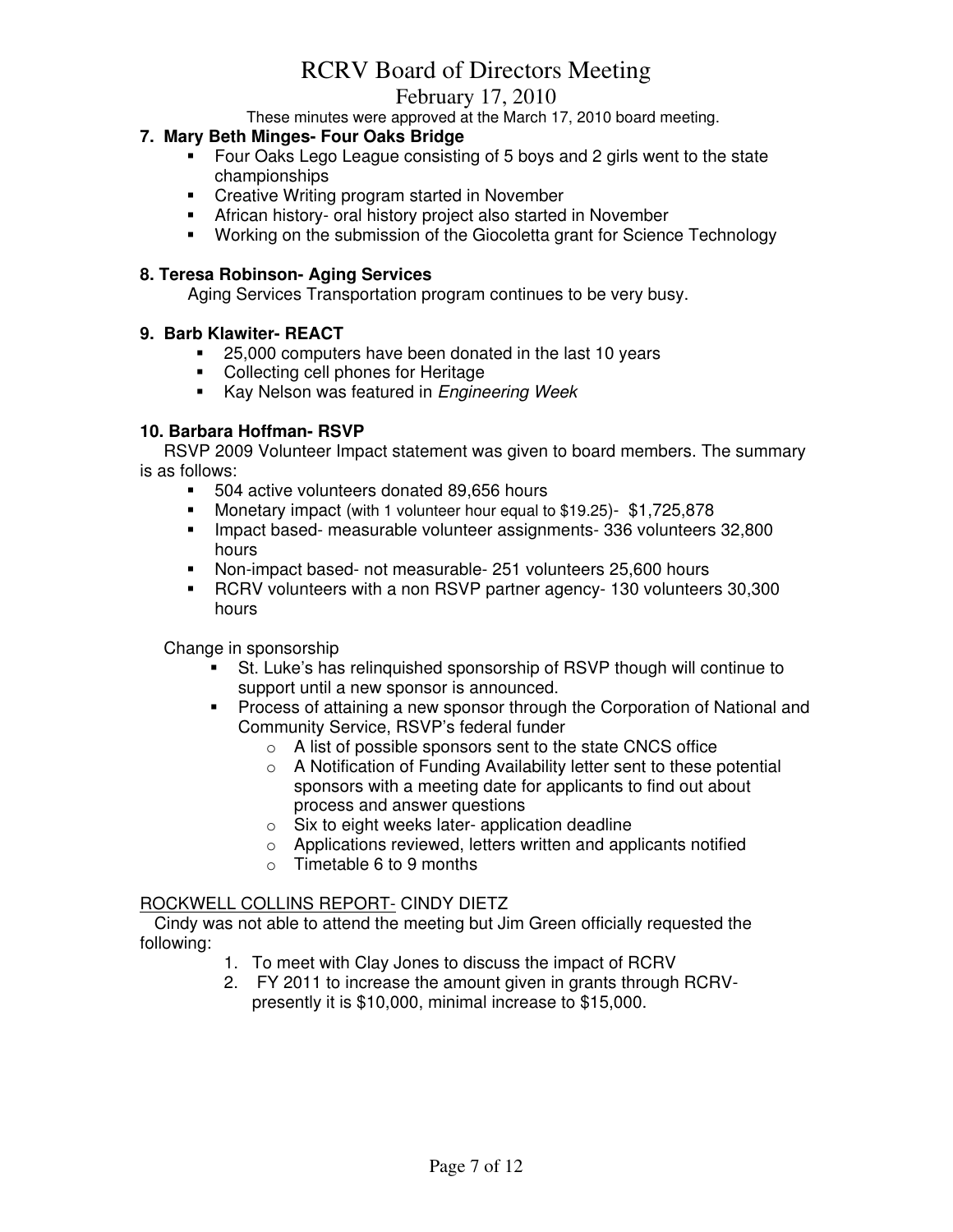# February 17, 2010

These minutes were approved at the March 17, 2010 board meeting. RCRV COMMITTEE CHAIR REPORTS

 Due to time constraint these reports were not given orally, however the submitted reports are included in the minutes.

# **Community Projects- John McDonough**

- **1.** RCRV volunteered 50,938 hours in 2009 worth approx \$980K to the community. This was done with 209 volunteers.
- **2.** College Community is looking for math mentors. See Kathy Wachoff if you would like to help
- **3.** John Wauer has brought 4 displays back to life after being destroyed or damaged during the 2008 flood. This effort was for the Science Station.
- **4.** John Carbaugh was Santa Clause to about 350 kids over the Christmas Season.
- **5.** Ron Herr of Habitat for Humanity visited with us asking for volunteer help to be Team Leaders on construction teams, hospitality teams, and safety teams. If you have an interest, see Ron @ 366-4485.
- **6.** Ann Griffin, GWAEA, had 3 requests for us. She needs more plastic tubing that Chuck Wehage got for her about a year ago. Chuck has taken care of this task. Jack Murphy will be building two more large ball launchers. She also needs a means of changing pedals on 3 recumbent exercise bicycles to hand large feet.
- **7.** We have about 10 ramp designs and builds in queue which we will take care of when the weather gets better.
- **8.** John Carbaugh also made 50 more PVC telephones for Wright Elementary students. The phones have about a 5 inch piece of tubing with elbows on both ends.
- **9.** We continue to support efforts at the REACT Center, 4 Oaks Bridge programs, SHIIP activities, mentoring at various schools, computer classes at Meth-Wick, EIOLC activities, LCTA efforts, Options of Linn County as well as with St Luke's Volunteer Office. We also support TRIAD efforts.

If you can dream it, we can do it.

## **2. Data Base Committee Report- Jim Klein**

- 1. The database was updated for:
	- a. Address changes from returned newsletters
	- b. The new Rockwell Collins retirees from the months of September December 2010.
	- c. The obits from Wilma Shadle.
	- d. Miscellaneous addresses from voice mail and email.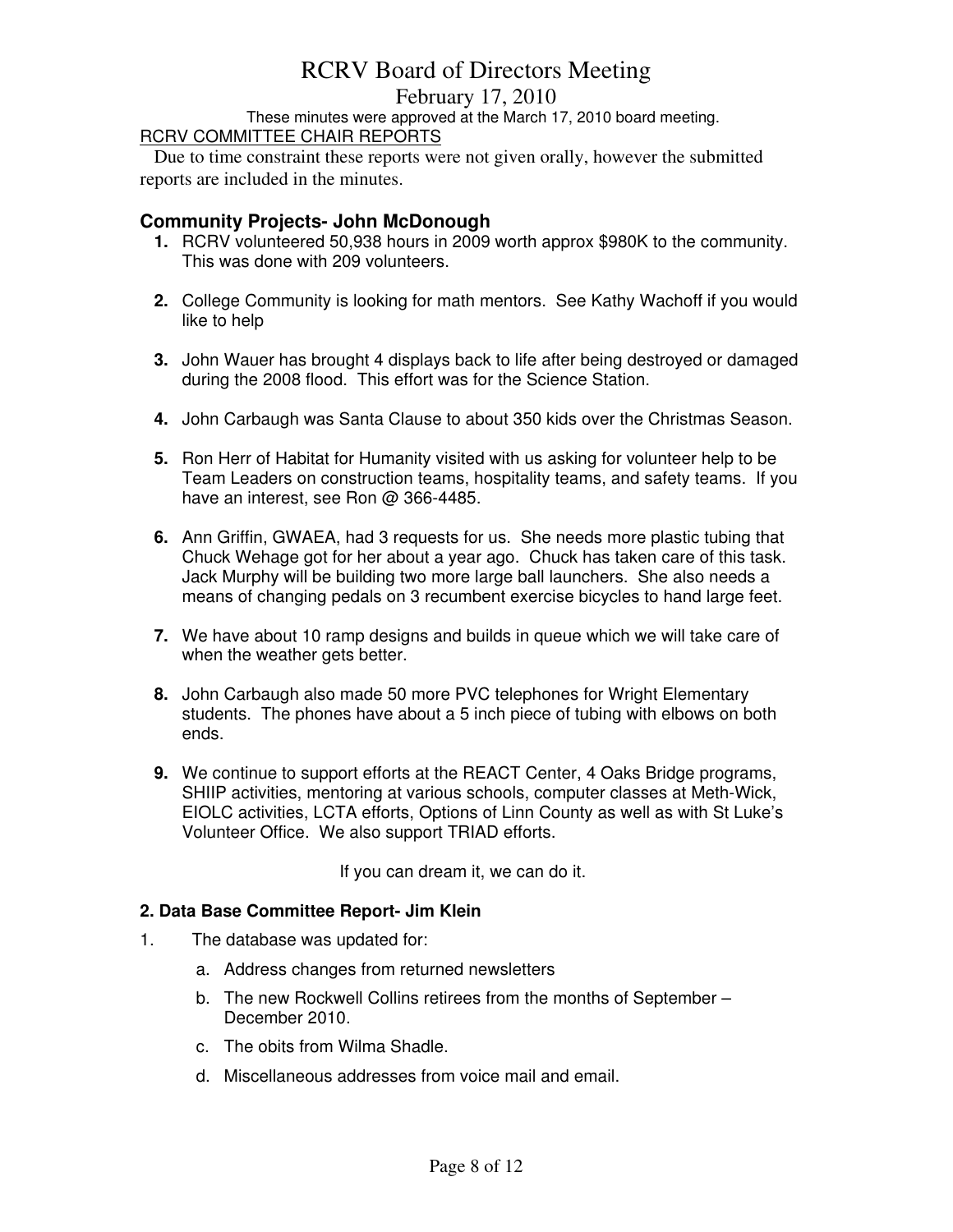# February 17, 2010

These minutes were approved at the March 17, 2010 board meeting.

2. The September – December new retiree list was provided to RSVP to send out RCRV/RSVP information.

The Mailing list was provided to Rockwell Collins for the February newsletter.

### **3. Recruiting/Retention - Barbara Hoffman**

An updated form is now active to report your volunteer hours to RSVP.

#### **4. Communications- Chuck Wehage**

The newsletter is online now and is printed. Waiting for the envelopes to be typed and then **The Volunteer** will be stuffed and mailed.

### ANNOUNCEMENTS

There were no announcements

### ADJOURNMENT

Jim Green adjourned the meeting at 3:15 p.m.

The next Board meeting will be held March 17 at 1:30 at the Red Cross Building

Submitted by Barbara Hoffman, Secretary

Note: These minutes are subject to amendment and approval at the next board meeting.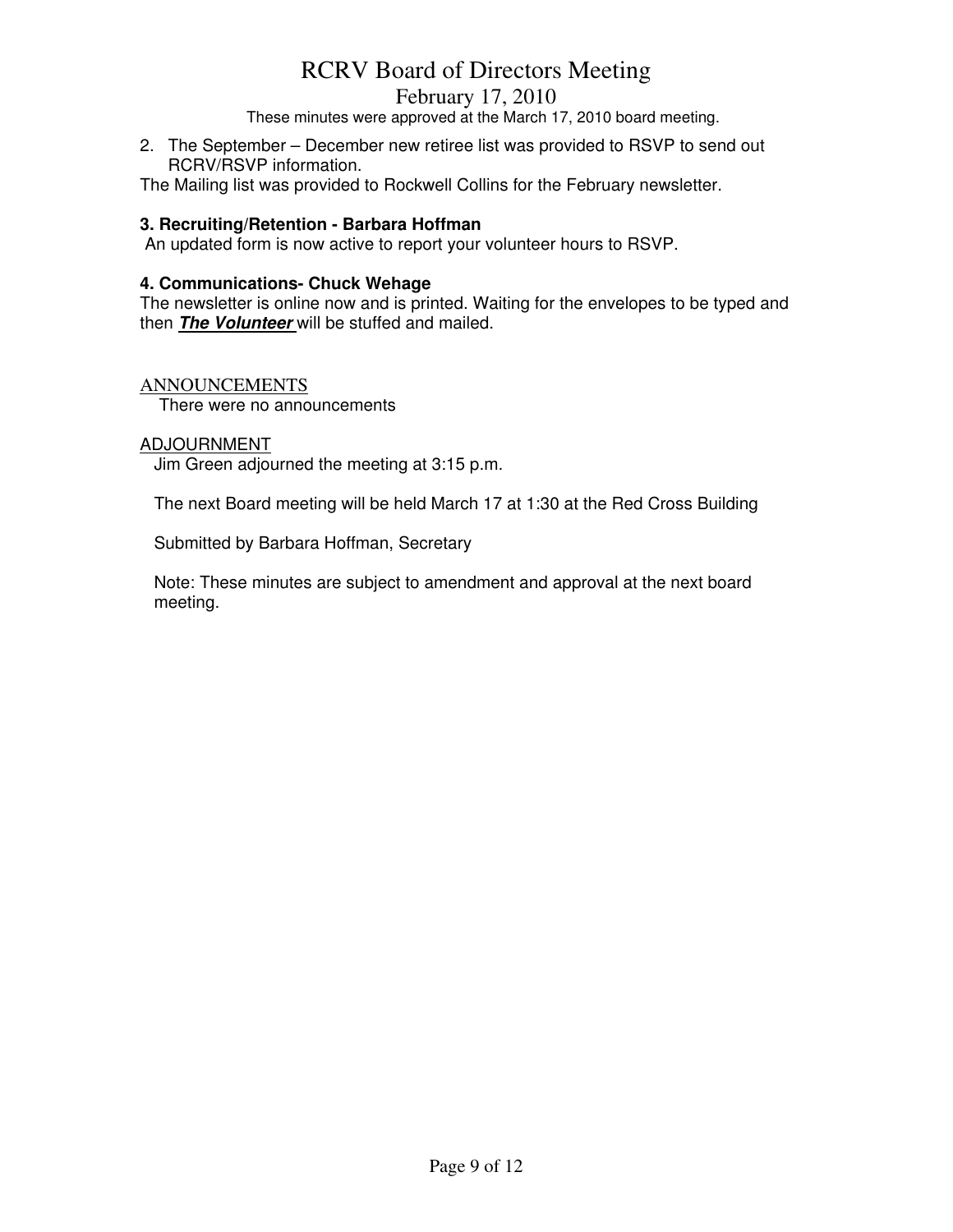# RCRV Board of Directors Meeting February 17, 2010 These minutes were approved at the March 17, 2010 board meeting. **Appendix I: RCRV 2009 COMMUNITY IMPACT 208 ACTIVE VOLUNTEERS 50,938 HOURS \$980,556**

(Value of 1 volunteer hour is \$19.25)

| The First 10 years |              |                   |
|--------------------|--------------|-------------------|
| Year               | <b>Hours</b> | <b>Active</b>     |
|                    |              | <b>Volunteers</b> |
| 2000               | 10,000       | 82                |
| 2001               | 8,000        | 98                |
| 2002               | 10,000       | 97                |
| 2003               | 17,500       | 113               |
| 2004               | 12,250       | 123               |
| 2005               | 20,500       | 133               |
| 2006               | 28,000       | 164               |
| 2007               | 32,000       | 166               |
| 2008               | 38,000       | 194               |
| 2009               | 50,900       | 208               |
| <b>Total</b>       | 227,150      |                   |

# **2009 RCRV Vounteers**

Administrative & Leadership 2,325 hours or 5% of the total

 $\checkmark$  RCRV members serve on 19 different board of directors and active in 12 other Community project meetings

Construction and Design 2,468 hours or 5% of the total

- $\checkmark$  The major design project has been the Sinclair temporary stage extension
- $\checkmark$  Construction projects were for 7 different organizations including the 65 astronaut boards for Witwer Children's Therapy Center.

Education 5,677 hours or 12 % of the total

- $\checkmark$  RCRV members tutor at 13 different schools, 2 adult literacy programs, after school program at Four Oaks Bridge
- $\checkmark$  Involved in designing educational projects at the Children's Museum in Iowa City and reading telephones for Wright school
- $\checkmark$  Actively involved in educational programs, tours and classroom visits at Eastern Iowa Observatory Learning Center
- $\checkmark$  For the Rockwell K-12 program involved in Lego League, Robotics, First Tech Challenge, Kindergarten Science, Future Cities competition
- $\checkmark$  Also help at libraries, scout programs and judging for various competitions

Elderly Services 8,087 hours or 17 % total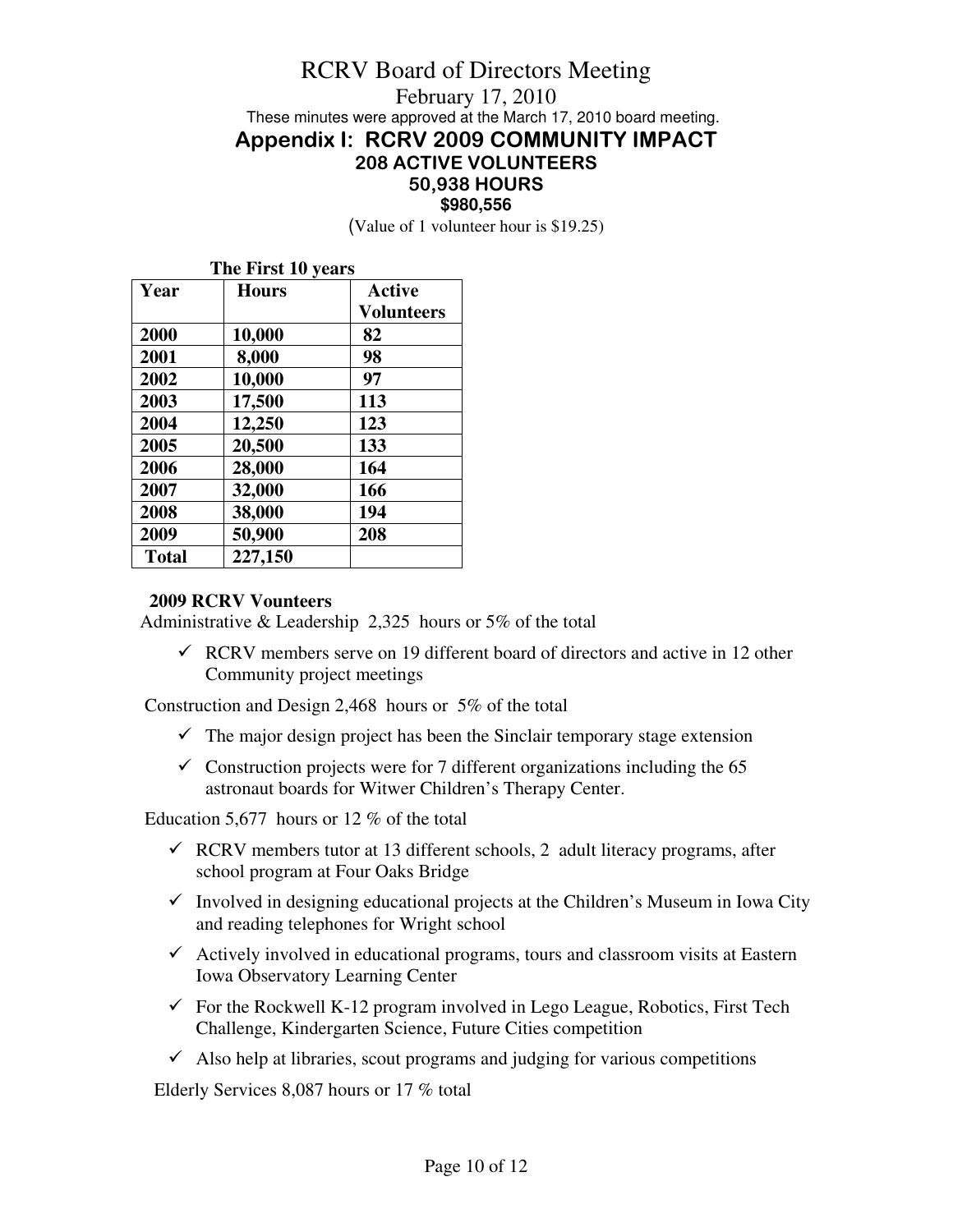# RCRV Board of Directors Meeting February 17, 2010

These minutes were approved at the March 17, 2010 board meeting.

- $\checkmark$  Transportation, SHIIP, TRIAD, tax assistance, home safety, computer classes, meals on wheels are some of the services provided for seniors including the installation of 65 TV conversion boxes.
- $\checkmark$  RCRV members volunteer at Aging Services, Heritage, MethWick and are part of the companionship outreach program visiting residents in nursing homes in the community.

Assistive Technology & Maintenance Support 400 hours or 1% of the total

- $\checkmark$  These are projects such as the bumper cars and big ball launchers for Grant Wood AEA
- $\checkmark$  And a cash register simulation project, manual rivet dispenser, envelope stuffer for Options of Linn County

Disaster Recovery- new category in 2008 3,350 hours- 7 % of the total

- $\checkmark$  Block by Block Recovery program, Salvation Army, Red Cross, flood recovery through Catholic charities, IBEW retired electricians, O.F. Electric Working and Wiring
- $\checkmark$  Includes recovery from churches, to businesses to individual homes from plumbing, to wiring, to painting, and installing woodwork, doors, windows, kitchen cabinets

Largest category is Miscellaneous – includes 7 categories 25,648 hours or 53% of total

- $\checkmark$  Church 1,687 hours or 6.5 % of Miscellaneous
	- o Church councils, Interreligious councils
	- o Fundraising, ground maintenance, technical support, visits to senior care facilities
- $\checkmark$  Cultural 2.450 hours or 9.5 % of Miscellaneous
	- o RCRV members volunteer at 16 different cultural locations- museums, art galleries, historical societies and buildings and concert associations.
	- o Docents, tour guides, ushers, clerical and technical support, fundraising
- $\checkmark$  Health Related 4,704 hours or 18.5 % of Miscellaneous
	- o Volunteer at St. Luke's, Mercy, and University of Iowa hospitals and Community Health Free Clinic and 10 other health related organizations
	- o Transport, work at flu clinics, provide clerical and technical support, knit, sew, fundraise, involved in marathons and do pet therapy
- $\checkmark$  Non-profits- primarily RCRV volunteers- 7,362 hours or 28.5% of Miscellaneous
	- o REACT & WRAP- computers and ramps
- $\checkmark$  Other Non-profits- 7,108 hours or 28% of Miscellaneous